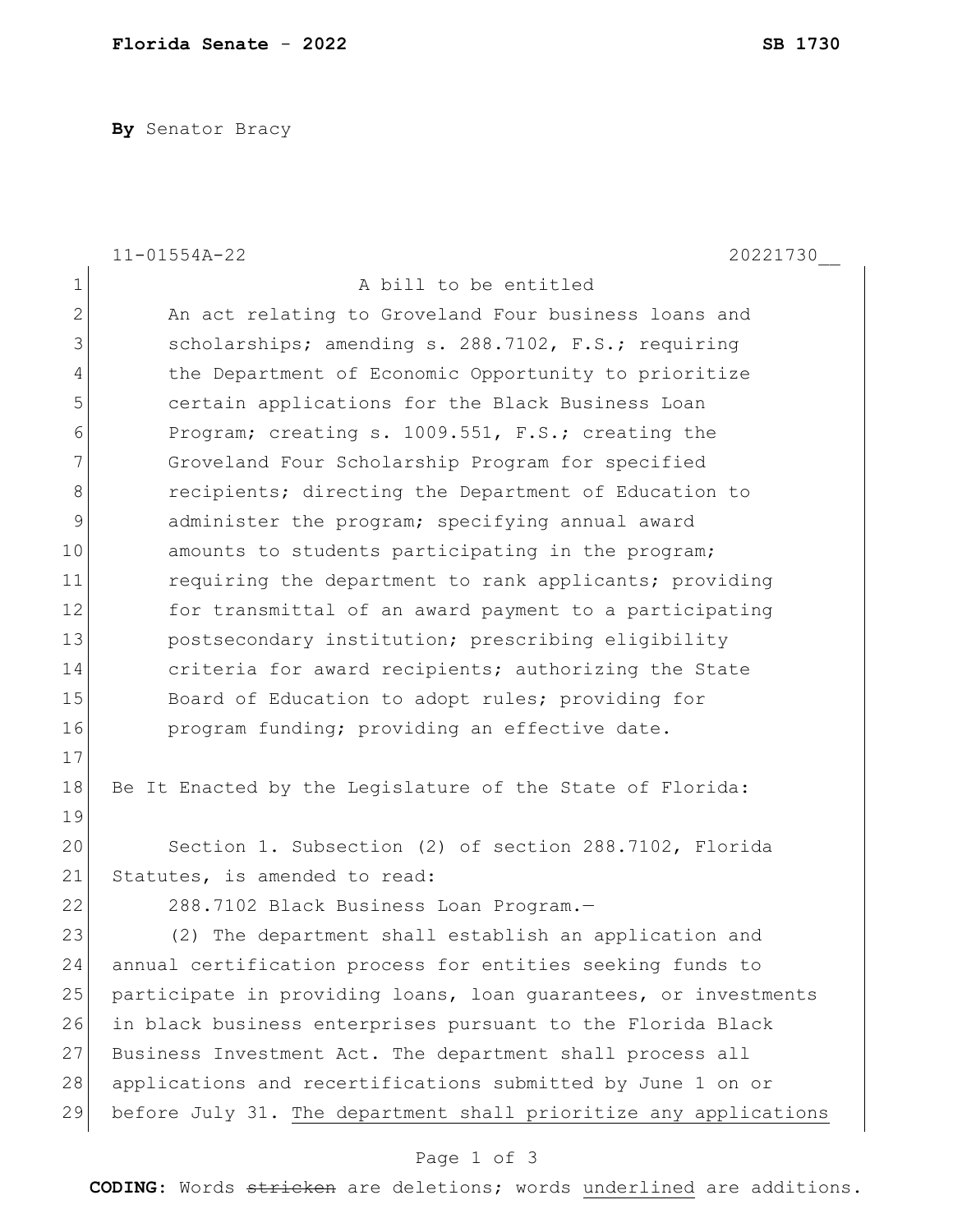|    | $11 - 01554A - 22$<br>20221730                                   |
|----|------------------------------------------------------------------|
| 30 | for black business enterprises in areas directly impacted by the |
| 31 | Groveland Four injustice.                                        |
| 32 | Section 2. Section 1009.551, Florida Statutes, is created        |
| 33 | to read:                                                         |
| 34 | 1009.551 Groveland Four Scholarship Program.-                    |
| 35 | (1) The Groveland Four Scholarship Program is created for        |
| 36 | the direct descendants of victims of the Groveland Four          |
| 37 | injustice which occurred in July 1949 and for current African-   |
| 38 | American residents of Groveland.                                 |
| 39 | (2) The Groveland Four Scholarship Program shall be              |
| 40 | administered by the Department of Education.                     |
| 41 | (3) The annual award to a student under the program may be       |
| 42 | an amount of up to \$6,100, but may not exceed the annual amount |
| 43 | of the student's tuition and registration fees. The department   |
| 44 | may award up to 50 scholarships per academic year. If funds are  |
| 45 | insufficient to provide a full scholarship to each eligible      |
| 46 | applicant, the department may prorate available funds and make a |
| 47 | partial award to each eligible applicant.                        |
| 48 | (4) The department shall rank eligible initial applicants        |
| 49 | for the purposes of awarding scholarships based on need, as      |
| 50 | determined by the department.                                    |
| 51 | (5) Payment of an award shall be transmitted in advance of       |
| 52 | the registration period each semester on behalf of the student   |
| 53 | to the president of the state university or Florida College      |
| 54 | System institution, or his or her representative, or to the      |
| 55 | director of the career center that the recipient is attending.   |
| 56 | (6) Beginning with the 2022-2023 academic year, the              |
| 57 | department is authorized to make awards for undergraduate study  |
| 58 | to students who:                                                 |

## Page 2 of 3

**CODING**: Words stricken are deletions; words underlined are additions.